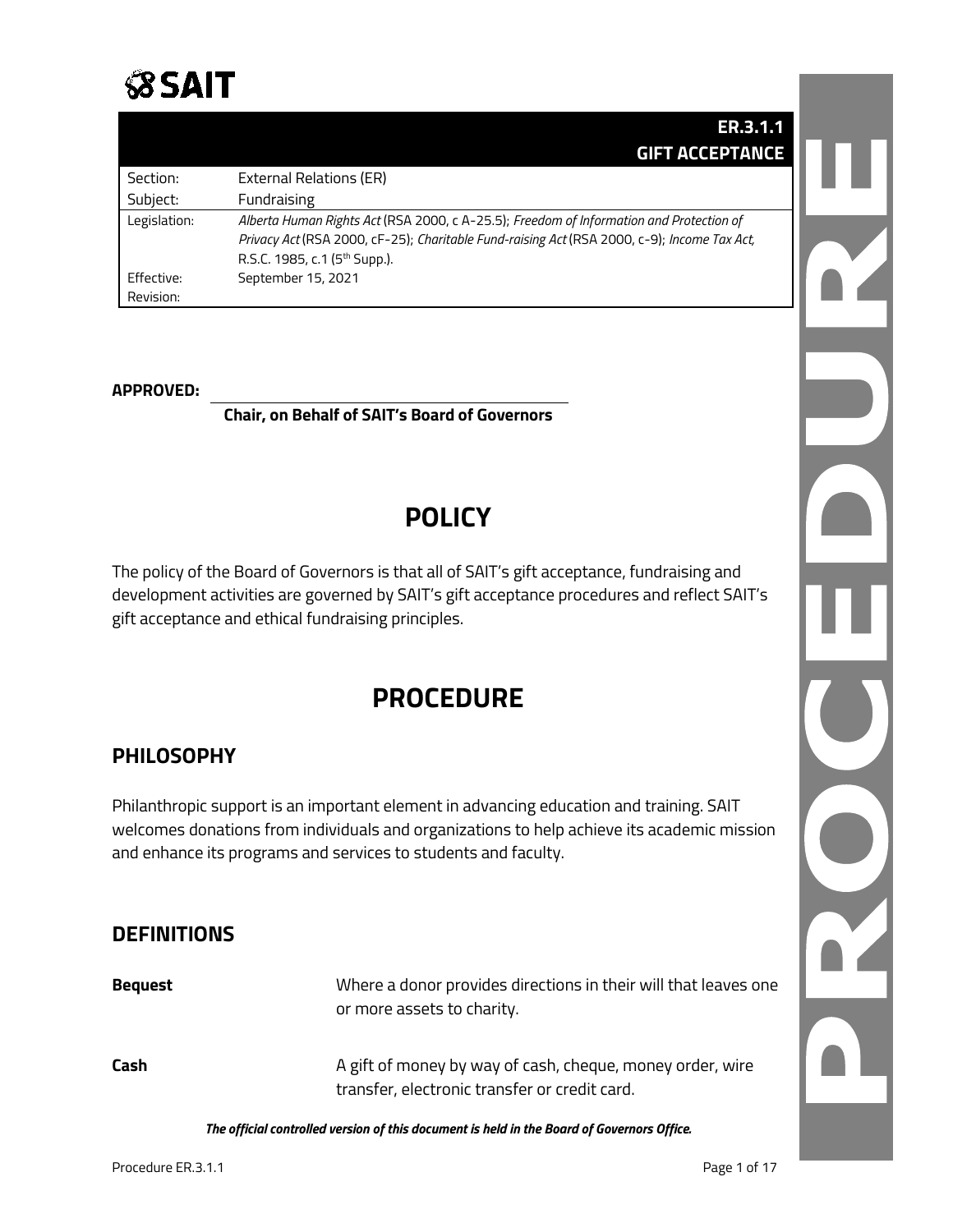# **SSAIT**

| <b>Endowment</b><br><b>Expendable gift</b> | A donation that SAIT holds as trustee, in a charitable purpose<br>trust. Spending allocations are generated by the property, for<br>SAIT to use in support of the endowment's purpose or object.<br>A donor's voluntary and irrevocable transfer of property to<br>SAIT to be available for SAIT's immediate expenditure, in                                                                                                                                                                                          |
|--------------------------------------------|-----------------------------------------------------------------------------------------------------------------------------------------------------------------------------------------------------------------------------------------------------------------------------------------------------------------------------------------------------------------------------------------------------------------------------------------------------------------------------------------------------------------------|
|                                            | return for which no valuable benefit flows to the donor from<br>SAIT.                                                                                                                                                                                                                                                                                                                                                                                                                                                 |
| <b>Gift annuity</b>                        | An irrevocable transfer of money or other assets to SAIT. A<br>portion of the principal is used to purchase an annuity from an<br>insurance company, and the remainder of the principal is<br>considered an outright gift used for the purpose specified by<br>the donor. The annuity pays the donor a guaranteed income<br>for a specific time or for the remainder of the donor's life.<br>Upon death, SAIT receives any remaining guaranteed income<br>from the annuity, unless the donor has specified otherwise. |
| Gift-in-kind                               | A donation other than cash (as defined above). It may include,<br>for instance, equipment, software, books, artwork, publicly<br>traded securities, private shares, real estate and other<br>collections and property.                                                                                                                                                                                                                                                                                                |
| <b>Publicly-listed security</b>            | A security that is traded on a recognized stock exchange as<br>determined by the Income Tax Act. This includes bonds,<br>mutual funds and T-bills.                                                                                                                                                                                                                                                                                                                                                                    |
| <b>Real estate</b>                         | A gift of a principal residence, recreation property, farms, land<br>or commercial property.                                                                                                                                                                                                                                                                                                                                                                                                                          |
| <b>Remainder trust</b>                     | A trust that pays the donor income from the assets (i.e., real<br>estate, securities, cash) for life or for a number of years, and<br>then distributes the principal to SAIT.                                                                                                                                                                                                                                                                                                                                         |
| <b>Residual trust</b>                      | A trust whereby an asset (personal residence, work of art,<br>investment property) is donated today, but the donor retains<br>the use of it during the donor's lifetime.                                                                                                                                                                                                                                                                                                                                              |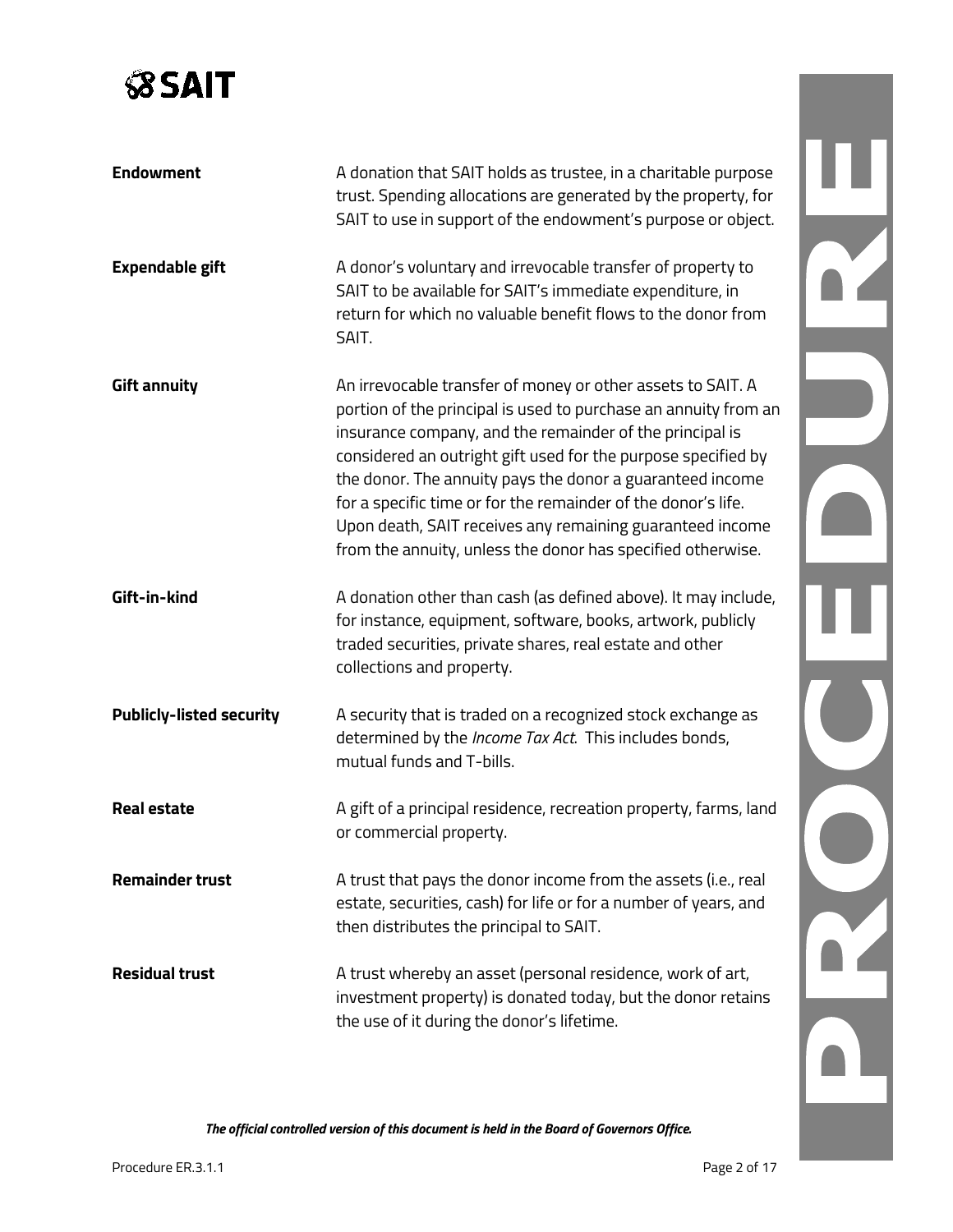# **SSAIT**

## **GOVERNING PRINCIPLES**

- 1. The purpose of this procedure is to ensure that SAIT makes informed and timely decisions on the acceptance of gifts and complies with standard receipting procedures in accordance with Canada Revenue Agency (CRA) requirements.
- 2. SAIT is a registered Charitable Organization (#10799 5789 RR0001). Gifts to SAIT entitle donors to a charitable tax receipt, which may be used to claim a non-refundable tax credit on their income tax return.
- 3. All donation appeals must be communicated to the Alumni and Development department's director or designate, such as the major gifts associate director, before initiating any contact with the donor or prospective donor, or with public funding agencies or organizations that require private sector funding commitments. This ensures that approaches to donors are strategic, coordinated and consistent with SAIT's approved goals and academic priorities; that the donors' and SAIT's interests are safeguarded; that optimal results are achieved; and that donors are protected from simultaneous approaches by several members of the SAIT community.

## **PROCEDURE**

### **A. Gift Acceptance Principles**

- 1. SAIT's solicitation and acceptance of donations is informed by and consistent with SAIT's priorities and interests established by SAIT's Board of Governors. Gifts for programs and academic appointments must comply with SAIT's policies, procedures and practices.
- 2. For a financial transaction to be considered a charitable donation, it must meet the guidelines set out by the Canada Revenue Agency (CRA) and SAIT's policies and procedures. Alumni and Development's director or designate must be informed of gifts in order to ensure the evaluation of situations that may allow a financial transaction to become a donation and of conditions that may preclude a transaction from qualifying as a donation. The Associate Director, Development and Advancement Services is responsible for completing this evaluation.
- 3. SAIT values and protects its integrity and autonomy. SAIT does not knowingly accept, for instance: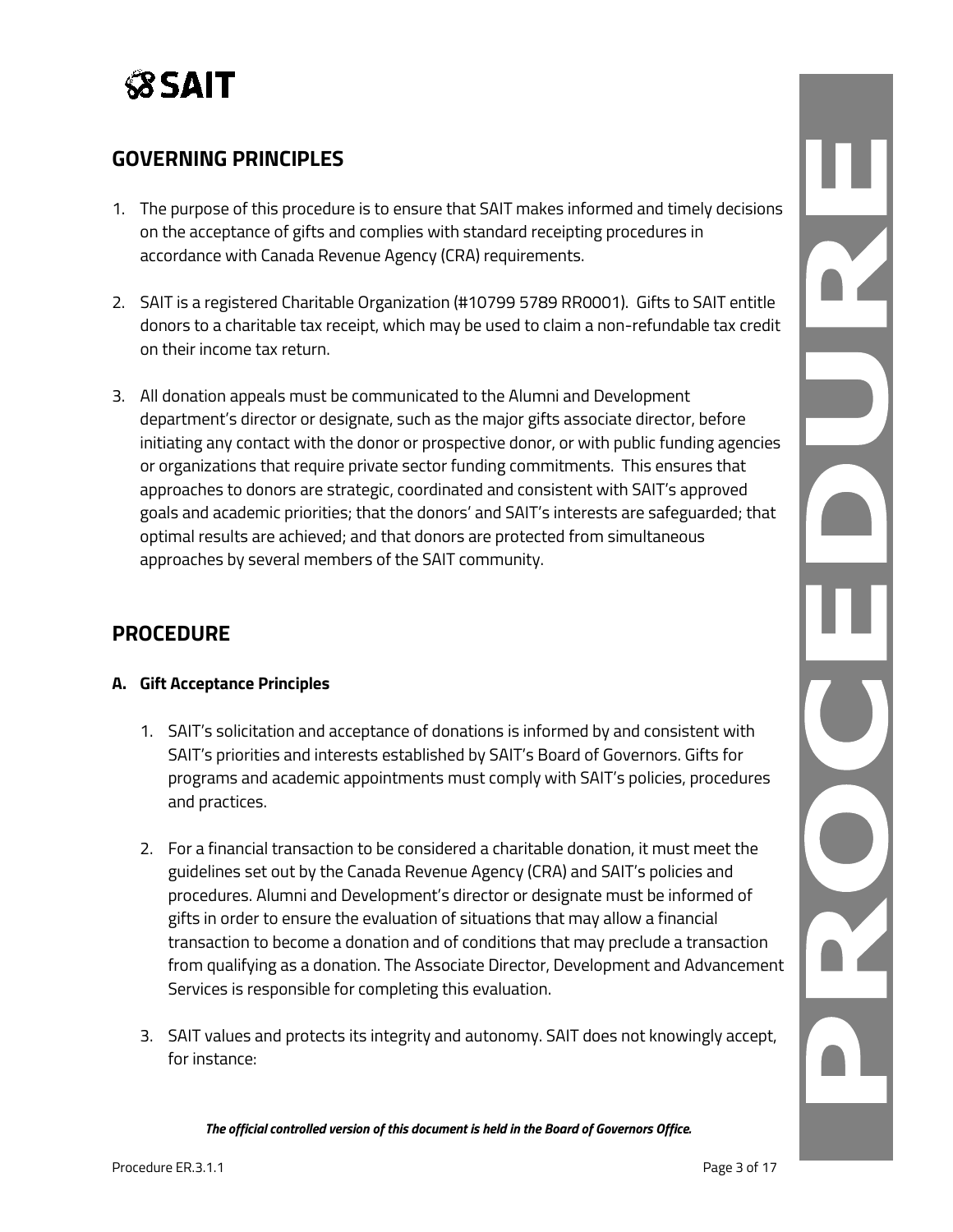

- a) A gift where a condition of its acceptance would compromise SAIT's code of ethics or academic freedom.
- b) A gift from the proceeds of crime.
- c) A gift that is inconsistent with SAIT's mission statement or that are contrary to SAIT's interests.
- d) A gift that involves discrimination on prohibited grounds as defined by provincial legislation and SAIT's policies and procedures.
- e) Any other gift that the Board of Governors, in its sole discretion, may decide to decline.

An employee who becomes aware that a proposed gift may be prohibited under this procedure shall immediately refer the matter to Alumni and Development.

- 4. SAIT's solicitation of gifts is informed by and is consistent with SAIT's priorities.
- 5. Where gift agreements contain provisions for advisory committees, selection committees, etc., SAIT will create such committees with the agreement of the applicable school/department. Advice and recommendations from these committees must comply with SAIT's policies and procedures.
- 6. SAIT provides no legal, accounting, tax or financial advice to donors or their agents with respect to gifts to SAIT. Donors are encouraged to seek independent legal, accounting, tax or financial advice from professionals and are responsible for all costs incurred in relation to obtaining that advice. SAIT cannot suggest or endorse a third party as a source of gift advice. SAIT can request donors to provide SAIT with an acknowledgement that:
	- a) They have obtained independent professional advice or they have waived obtaining independent professional advice despite SAIT's recommendation to do so; and
	- b) They release SAIT from any liability that may arise in relation to the gift.
- 7. SAIT bases its public recognition of a gift on the value and type of the gift and takes the donor's wishes into account.
- 8. SAIT respects a donor's request for anonymity to the extent legally possible.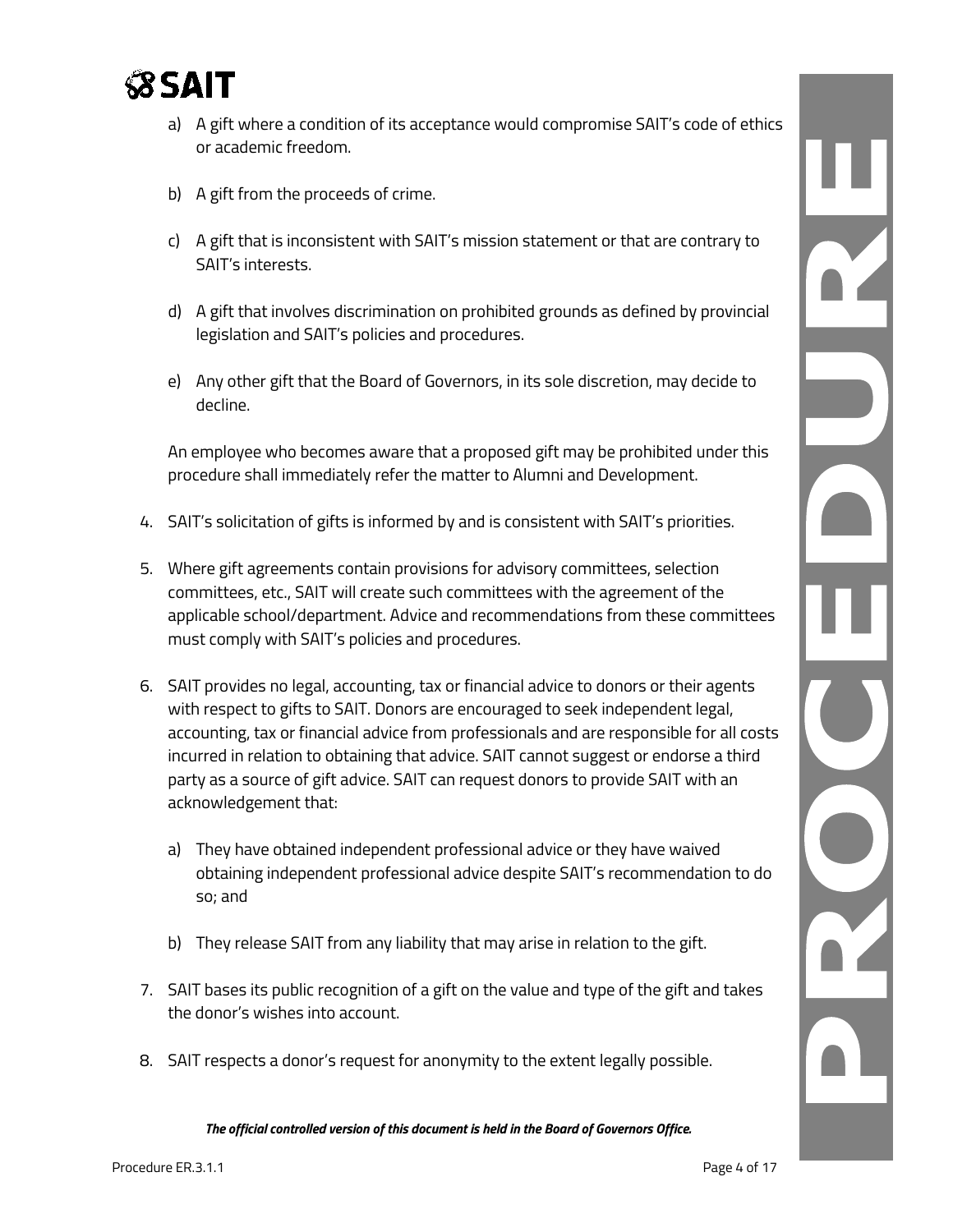

9. SAIT collects, uses, maintains, stores, discloses and disposes of donor information in accordance with federal and provincial regulations relating to charities, provincial privacy legislation and SAIT's policies and procedures.

#### **B. Gift Definitions and Designations**

- 1. A donation may be in the form of an expendable gift or a gift to establish an endowment. Donors may choose to have their gift expended or endowed, in full or in part.
- 2. An expendable gift may be either a restricted or unrestricted donation.
	- a) An expendable gift directed to a particular school or program or other operational area for specifically-identified purposes is a restricted donation.
	- b) An expendable gift directed to a particular school or program or other operational area but which is intended for general expenditure is an undesignated restricted donation. The gift is deposited in a school/program specific restricted fund and expended at the discretion of the area's director or school's dean and, where appropriate, upon the academic chair's recommendation.
- 3. All gifts to endowments are restricted.
- 4. Gifts, whether restricted or unrestricted, may be made to SAIT in various forms, including but not limited to:
	- a) Bequest
	- b) Cash or cash equivalent
	- c) Charitable remainder trust
	- d) Gift-in-kind
	- e) Life insurance policy
	- f) Publicly traded securities or shares in mutual funds and other negotiable instruments
	- g) Real estate
	- h) Residual interest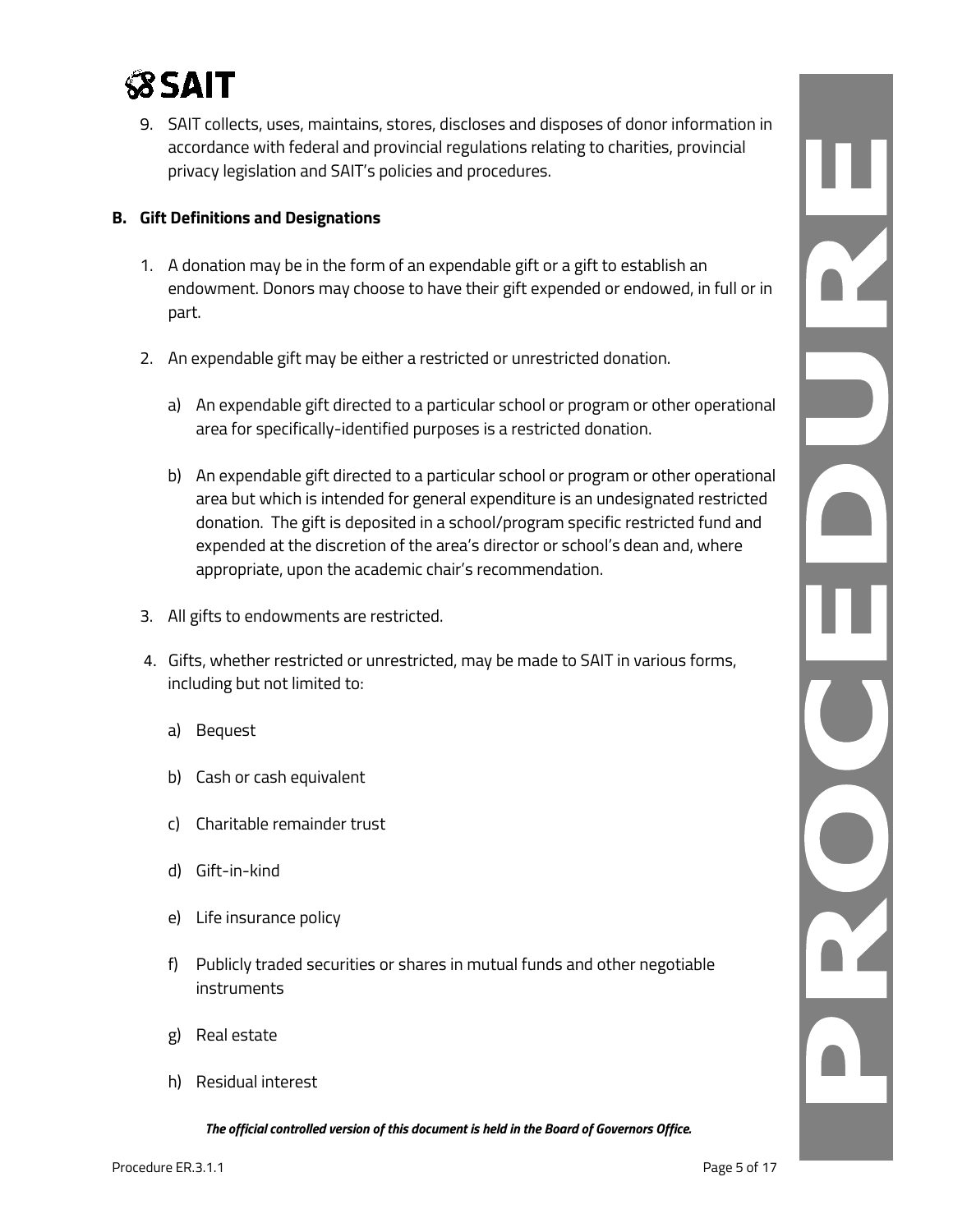

- 5. Although SAIT encourages donors to make unrestricted and undesignated gifts, it will honour a donor's request for a gift to be designated if its purpose is consistent with SAIT's mission, academic priorities and this procedure. Donors may direct their gift to a specific program, department, operational area or project provided that:
	- a) No benefit accrues to the donor.
	- b) The directed gift does not benefit any person not dealing at arm's length with the donor.
	- c) Decisions regarding the donation's use within a program rest with SAIT, although, where possible, SAIT will act in concert with and be respectful of the donor's wishes.
- 6. All gifts, regardless of value, form or designated use, should be made to SAIT.

#### **C. Gift Acceptance**

- 1. SAIT encourages and accepts gifts in accordance with Canada Revenue Agency guidelines and provincial charitable fundraising legislation.
- 2. A charitable gift is made and a charitable tax receipt for the full value of the gift is offered where the following conditions are met:
	- a) The donor transfers the property to SAIT;
	- b) The transfer is voluntary;
	- c) The donor makes the transfer without expectation of return; and
	- d) Neither the donor nor anyone designated by the donor receives consideration beyond nominal value.
- 3. If SAIT provides something of value in return for a gift (including admission to a fundraising event), the tax receipt value is reduced by the fair market value of the benefit received, provided the intent to give threshold is met and complies with the CRA's split receipting rules. If the benefit's value exceeds the intent to give threshold, the transaction will be considered quid pro quo and no charitable tax receipt will be issued.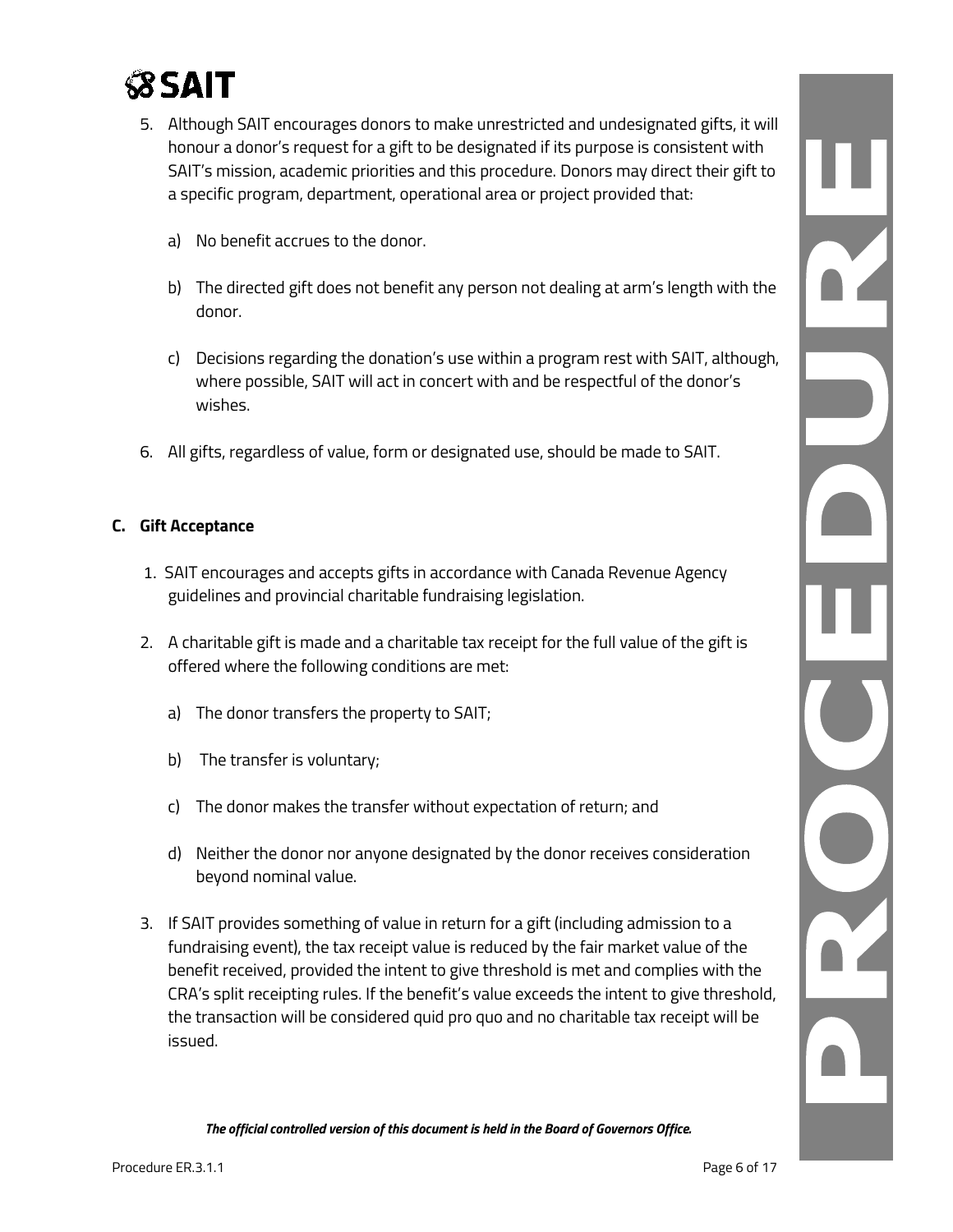

- 4. When a gift is received from a donor, it is the responsibility of Alumni and Development, in consultation with the recipient department/school/operational area, to determine whether the gift qualifies as a donation as per the CRA or whether it should be processed as a non-receiptable gift.
- **5.** Nothing should be done which might be construed as acceptance of a gift until the decision to accept has been made and communicated to the donor.
	- a) For gifts greater than \$10,000, Alumni and Development, in consultation with the vice president, dean or director of the area that will benefit from the gift, makes the initial decision on acceptance.
	- b) Final approval is based on the signing authority as follows. Those signatories are authorized to execute donation or gift agreements of which SAIT is the recipient. Though donations are not legally binding in most instances, the execution of agreements by employees is restricted to the following limits.

| <b>Required Signature</b> | <b>Donation Amount / Type</b> |
|---------------------------|-------------------------------|
| President & CEO + 1VP     | $\geq$ \$2 million            |
| President & CEO           | $<$ \$2 million               |
| Vice President External   | $<$ \$1 million               |
| Relations                 |                               |
| Associate VP / CIO        | $<$ \$250,000                 |
| Dean/Director/Registrar   | $<$ \$100,000                 |
| Associate Dean /Associate | Up to \$50,000                |
| Director                  |                               |
| Academic Chair / Manager, | Up to \$25,000                |
| Earned Rev. Coordinator   |                               |

- c) A gift which, in the opinion of the vice president, external relations or the vice president responsible for the area which will benefit from the gift, exposes SAIT to an uncertain and potentially significant risk requires the approval of SAIT's president and CEO. This includes a gift that is precedent-setting or involves sensitive issues with legal, social or other ramifications.
- d) The president and CEO may choose to inform or request advice from the Board of Governors on acceptance decisions when the president and CEO determines the gift represents a shift in SAIT's mission, strategic direction or educational mandate, is precedent-setting or involves sensitive issues with legal, social or other ramifications, or has potential to pose reputational or other risk to SAIT.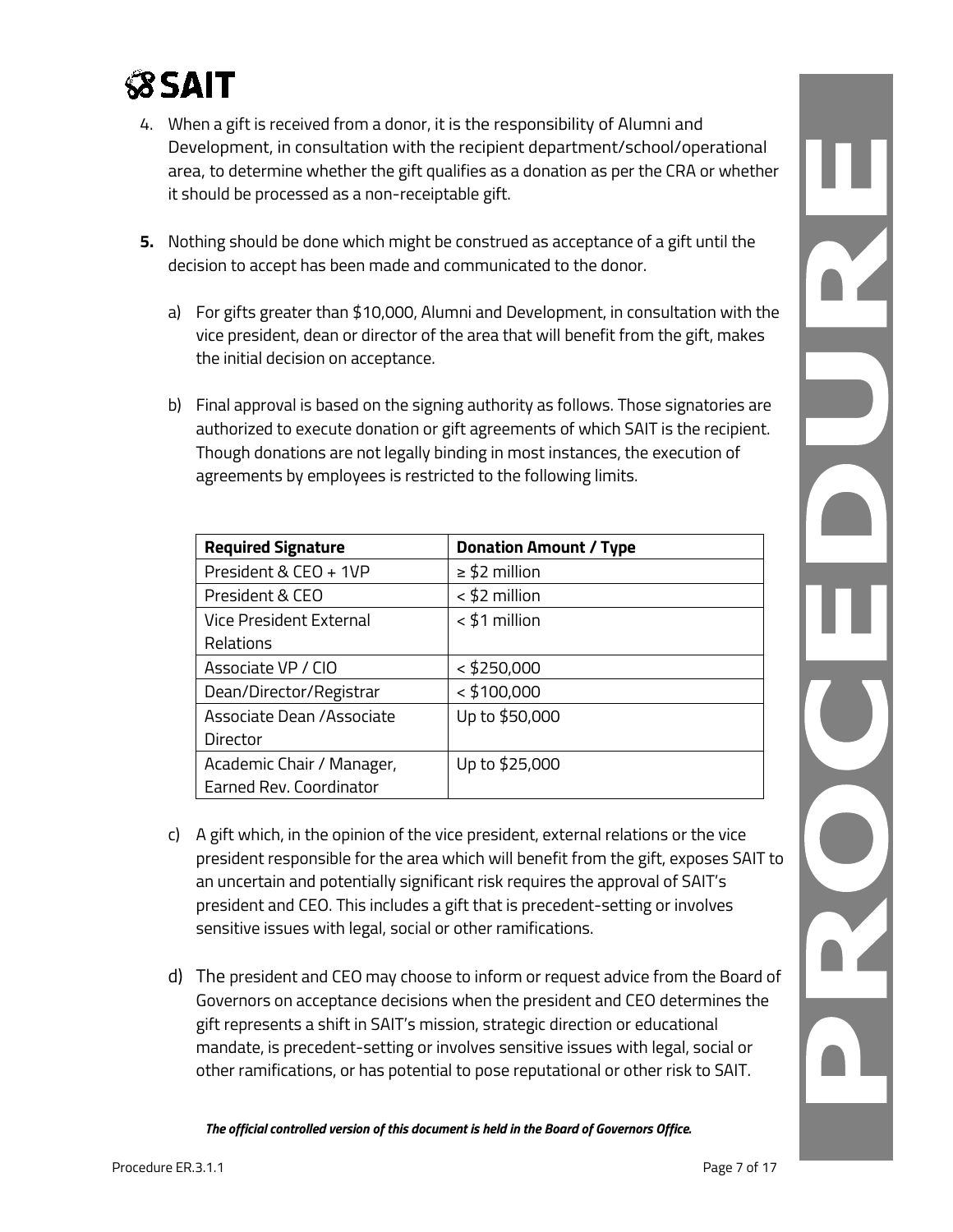

#### **D. Tax Receipts**

- 1. Alumni and Development manages charitable receipting. The documentation it requires to ensure the validity of a charitable gift and to issue a charitable tax receipt depends on the specific type of gift.
- 2. Receipts for gifts involving the expertise and management responsibility of the CFO and vice president, corporate services, such as real property, royalty agreements and charitable remainder trusts, will be issued by Alumni and Development in consultation with the CFO and vice president, corporate services.
- 3. Receipts for gifts involving the expertise and management responsibility of the Applied Research and Innovation Services department (ARIS), such as patents, licenses and other forms of intellectual property, will be issued by Alumni and Development in consultation with ARIS.
- 4. Receipts for gifts from organizations currently involved in strategic business alliances with SAIT as evidenced through specific legal agreements or Memoranda of Understanding will be issued by Alumni and Development in consultation with the vice president external relations and the vice president(s) of the divisions affected by the strategic alliance.
- 5. Each receipt is generated from a secure database which assigns a unique receipt number and is signed by an authorized SAIT financial officer as designated by the vice president, external relations, who will ensure receipts content complies with Canada Revenue Agency regulatory requirements.
- 6. SAIT may issue a replacement for an official receipt that has been lost or spoiled.

#### **E. Donation Procedures for Specific Types of Gifts**

- 1. Cash
	- a) A cash gift should be immediately delivered to Alumni and Development for processing and acknowledgement, in a method compliant with procedure FN.16.1.1 Payment Handling.
- 2. Gift-in-kind

R C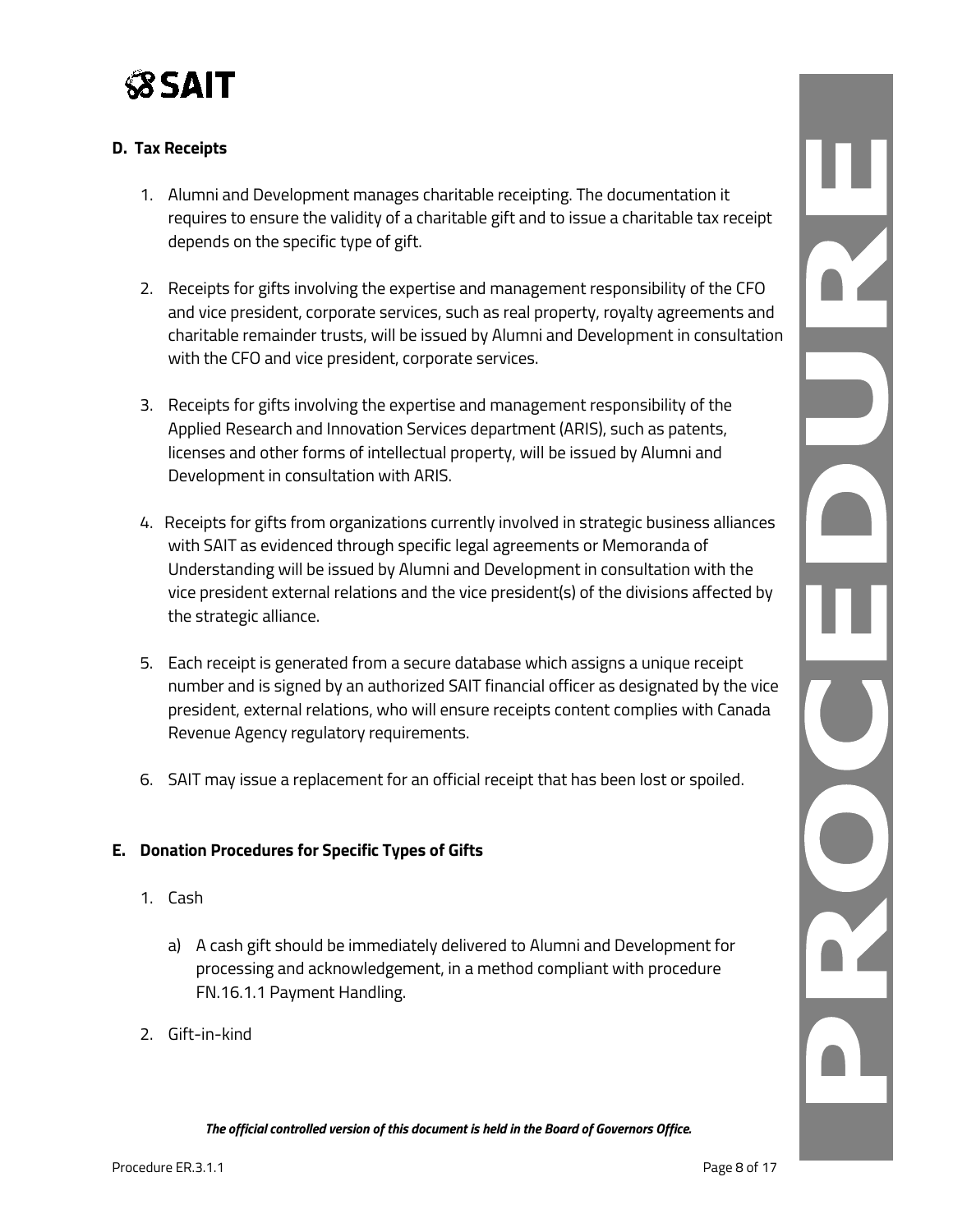

- a) In considering whether to accept a gift-in-kind, SAIT must first accept the terms and conditions, including associated costs, upon which the gift has been offered.
	- i) The gift should be such that it can be used in program delivery or retained as a SAIT asset and used in connection with SAIT activities, with discretion as to its use and management or disposed of for cash or cash equivalent where such disposal is permitted by applicable legislation.
	- ii) Where the donor has requested conditions be placed on the donation such as restrictions on sale, leasebacks, life interests, life estates, or in situations where the asset is difficult to appraise, Alumni and Development must be consulted.
	- iii) Where, in the opinion of Alumni and Development, in consultation with the vice president responsible for the area which will benefit from the gift, the acceptance of the gift would prove administratively difficult or not in SAIT's best interests, Alumni and Development may request that the terms of the gift be revised or recommend that the offer of the gift be declined.
	- iv) SAIT considers potential liabilities, including environmental issues, that may arise from accepting a particular gift-in-kind. The Facilities Management department must be consulted in regards to potential environmental and installation issues.
	- v) Alumni and Development will request advice from SAIT's insurer regarding any insurance issues that acceptance may entail.
- b) Appraisals
	- i) The CRA requires that if a receipt is being issued for a non-cash gift, it must reflect the gift's fair market value (FMV). The CRA defines FMV as the highest price, expressed in dollars, that property would bring in an open and unrestricted market between a willing buyer and willing seller who are informed and prudent, and acting independently of each other. An arm's length sale and purchase of the property, at or near the effective date of valuation, is normally considered the best proof of value at the time.
	- ii) Gifts valued at less than \$1,000: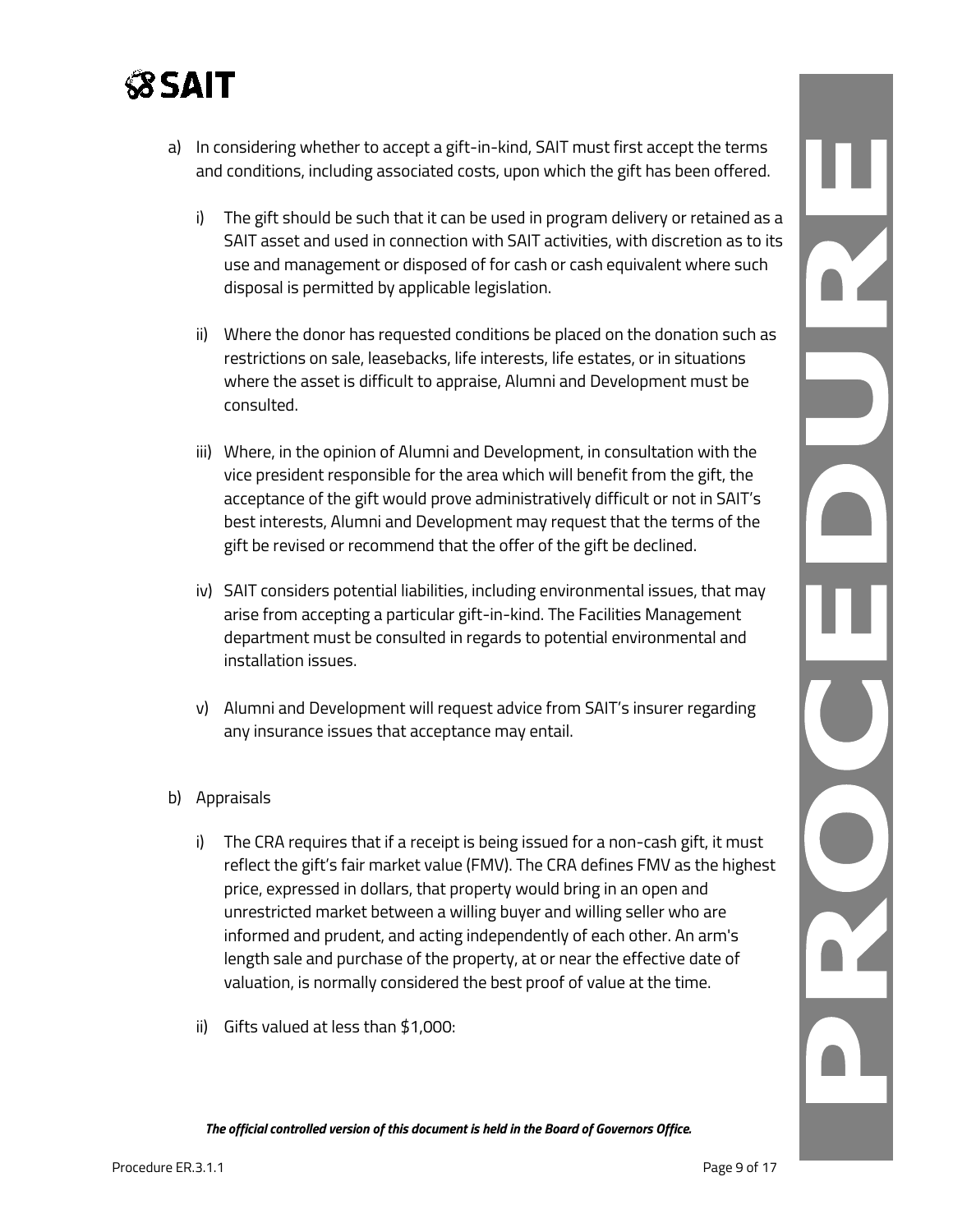

- The CRA will accept the appraisal of a SAIT employee provided the employee is knowledgeable in the field of the gift and qualified to appraise the gift for its fair market value.
- iii) Gifts valued at \$1,000 or more:
	- Generally, an independent appraiser must appraise gifts valued at \$1,000 or more. When finding an appraiser is difficult or expensive, the CRA will accept the appraisal of a qualified SAIT employee knowledgeable in the field of the gift.
	- Alumni and Development may seek a second appraisal of gifts of high value or of a complicated nature.
	- Alumni and Development may seek assistance from a tax or valuation specialist in fixing value for receipt purposes.
	- Alumni and Development, in consultation with Finance, is responsible for determining the fair market value of any interest in a gift to SAIT which is retained by the donor as in a leaseback or life-interest. This value must be deducted from the appraised value of the gift in order to determine the amount that is receiptable.
	- The cost of appraisals will normally be the responsibility of the school/department/operational area that will ultimately benefit from the gift. However, in some cases, such as where the gift is difficult and expensive to appraise, the donor may be asked to absorb the cost.
	- In situations where the gift is not of direct benefit to a particular school/department, Alumni and Development is responsible for arranging an appraisal and the costs associated with the appraisal. However, in some cases, such as where the gift is difficult and expensive to appraise, the donor may be asked to absorb the cost.
- c) Administration and/or disposition of a gift-in-kind
	- i) Administration of a gift generally resides with the school/department that benefits from the gift. Costs of administration are normally paid from the operating or other budget of that school/department. If a gift is sold, any outstanding administrative costs will be recovered from the sale proceeds.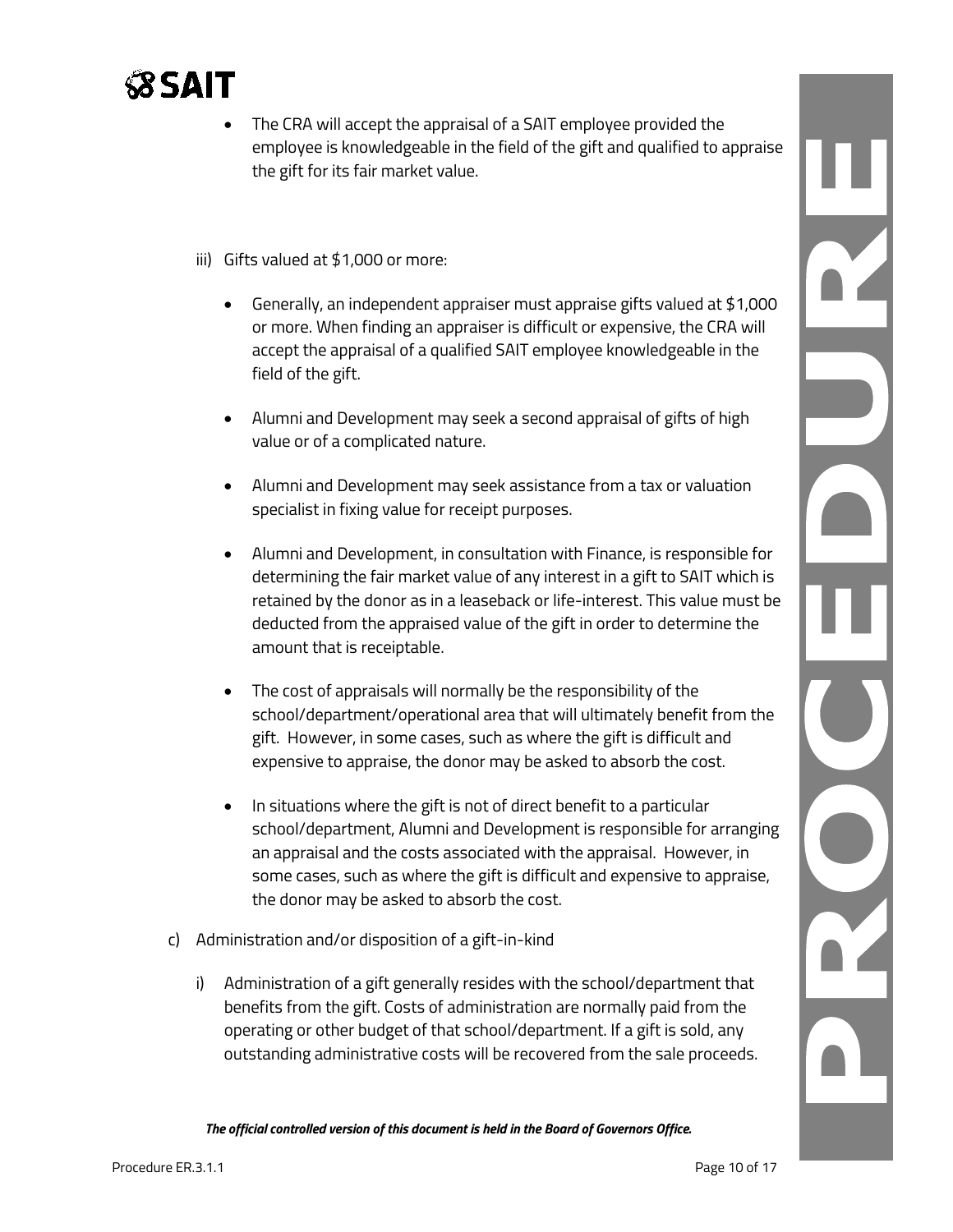

- ii) Gifts that are directed to SAIT as a whole are initially administered through Alumni and Development in consultation with the vice president responsible for the area or function that will benefit from the gift. The gift will be offered to a school/department in consultation with the vice president, external relations and the appropriate vice president. Administrative costs associated with that gift will then be paid from the operating budget of the recipient school/department.
- d) Certified Canadian Cultural Property
	- i) SAIT is not eligible to provide special tax status for gifts of Certified Canadian Cultural Property.
- 3. Real Estate

The procedures established for accepting gifts-in-kind apply to a gift of real estate. In addition:

- a) A variety of factors, including zoning restrictions, environmental factors, marketability, current use and cash flow, will be considered in ascertaining whether the acceptance of the offered gift is in SAIT's best interests.
- b) SAIT must commission an environmental assessment of the property to ensure the real estate does not present a liability to SAIT.
- c) Although SAIT's practice is to sell the real estate as soon as practicable, SAIT may, in rare cases, retain the property for investment purposes or for some other purpose, such as its use in accordance with SAIT's educational mandate.
- 4. Publicly-listed securities and private shares
	- a) SAIT may accept both publicly-listed securities and private shares as gifts. Alumni and Development administers these gifts, in consultation with Finance.
	- b) SAIT has the right to decline a gift of securities if they are deemed to be a liability to SAIT.

Ľ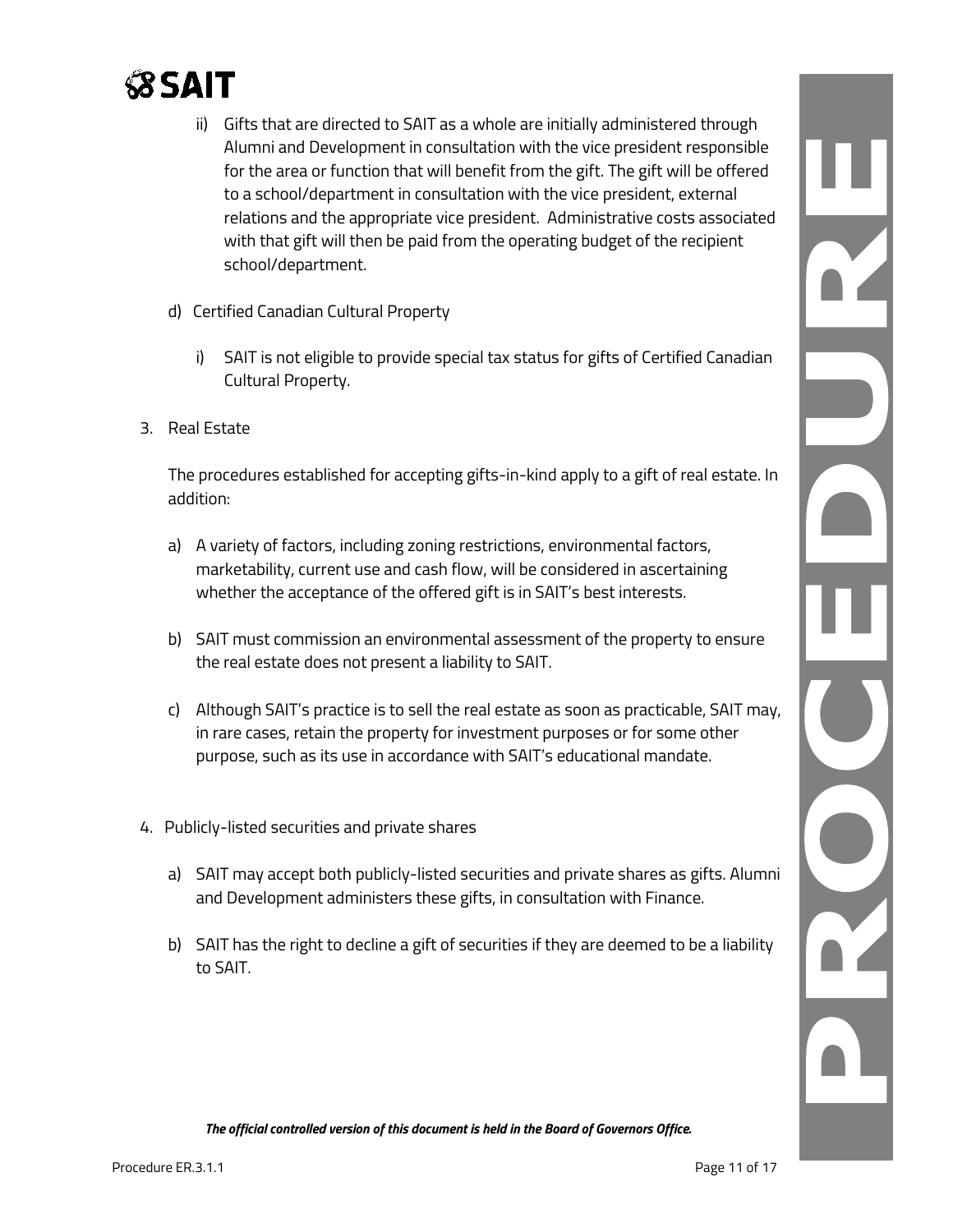

- c) Where possible, SAIT prefers to receive gifts of securities through an electronic transfer rather than in certificate form.
- d) Donations of publicly-listed securities
	- i) The value of the gift of a publicly-listed security is determined by the value at the close of trading on the date received in SAIT's investment account.
	- ii) Donations of public securities may be handled in one of two ways:
		- Electronic transfer of securities

The donor may instruct their investment firm to transfer securities, in negotiable form, from their account to SAIT's investment account. Valuation of the securities will be determined on the date credited to SAIT's investment account. SAIT will provide a Securities Transfer Form to facilitate the transfer. Alumni and Development will consult directly with the donor's investment firm and SAIT's investment firm, and will provide SAIT's broker with the following information:

- name of delivering investment firm
- name and number of delivered shares
- name of the donor, and request confirmation, for charitable receipt purposes, the date the security was received in SAIT's investment account and the valuation at close of trading day
- Presentation of certificate

The donor may deliver properly endorsed certificates (signed off exactly as registered with signature(s) guaranteed by a bank or investment firm) to SAIT. Valuation of the securities, in negotiable form, will be determined on the date received by SAIT.

- e) Donations of private shares
	- i) The value of the gift of private shares and resulting charitable tax receipt shall be determined by a professional, independent valuation. Insofar as possible, any costs incurred in providing this valuation will be the donor's responsibility.
	- ii) Alumni and Development will assess, in consultation with other stakeholders as required, if the gift is acceptable in that it can likely be sold to the issuer, other stockholders or others interested in acquiring the securities.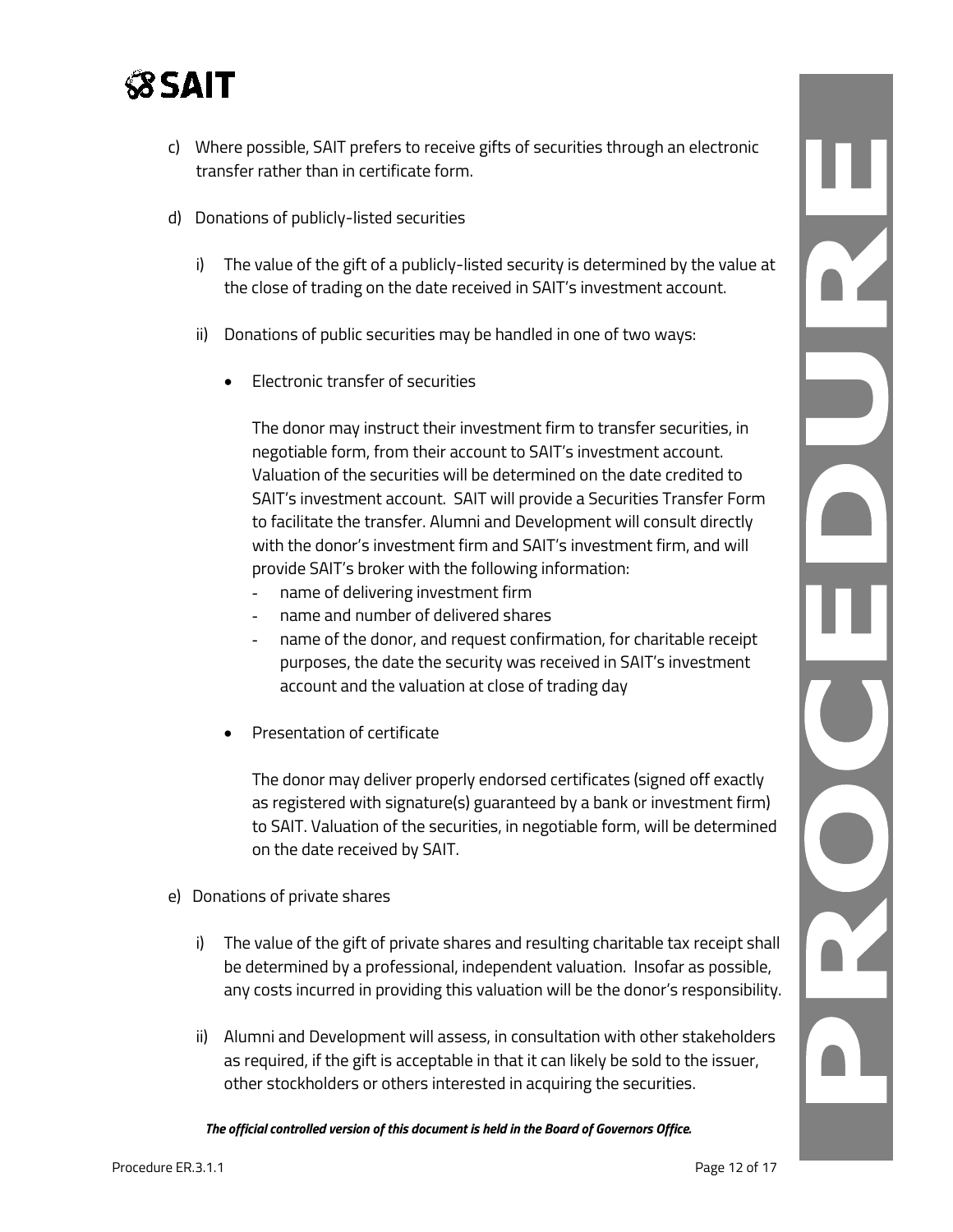

- f) The procedures established for accepting a gift of cash apply to a gift of shares. In addition, decisions regarding the sale of shares rest with SAIT's investment counsel in alignment with the directions given by the Alumni and Development director or designate. In general, the practice is to sell upon receipt.
- 5. Bequests
	- a) SAIT is notified of a bequest through the administration of estates process. Notification is sometimes sent to SAIT's president and CEO, and sometimes to Alumni and Development.
	- b) Regardless of how SAIT receives notification of a bequest, the following procedures apply:
		- i) All letters, copies of wills and administration of estates (probate) documents are to be forwarded to Alumni and Development.
		- ii) Alumni and Development's director or designate will review the terms of the will. If the will is complex or raises social, environmental or other sensitive issues arise, the director or designate may consult with legal counsel to address those issues.
		- iii) Alumni and Development's director will make recommendations on the acceptance of a bequest to the designated officer(s) able to complete the acceptance as outlined in section E.5 of this procedure.
		- iv) The value of the receipt is determined by the fair market value of the bequest at the date of death. If there is an intervening life interest or other condition delaying the actual receipt of the bequest, fair market value is determined on a discounted basis.
		- v) Upon approval to accept a bequest, Alumni and Development keeps and manages all documentation, and provides information to Finance for a review of accounts, execution of releases and investment management.
		- vi) Alumni and Development is primarily responsible for liaising with the deceased's family members, either directly or through the executor/personal representative.
		- vii) Alumni and Development is responsible for reporting on all realized bequests and appointments as trustee or executor accepted on behalf of SAIT to Executive Management Council and the Board of Governors, as required.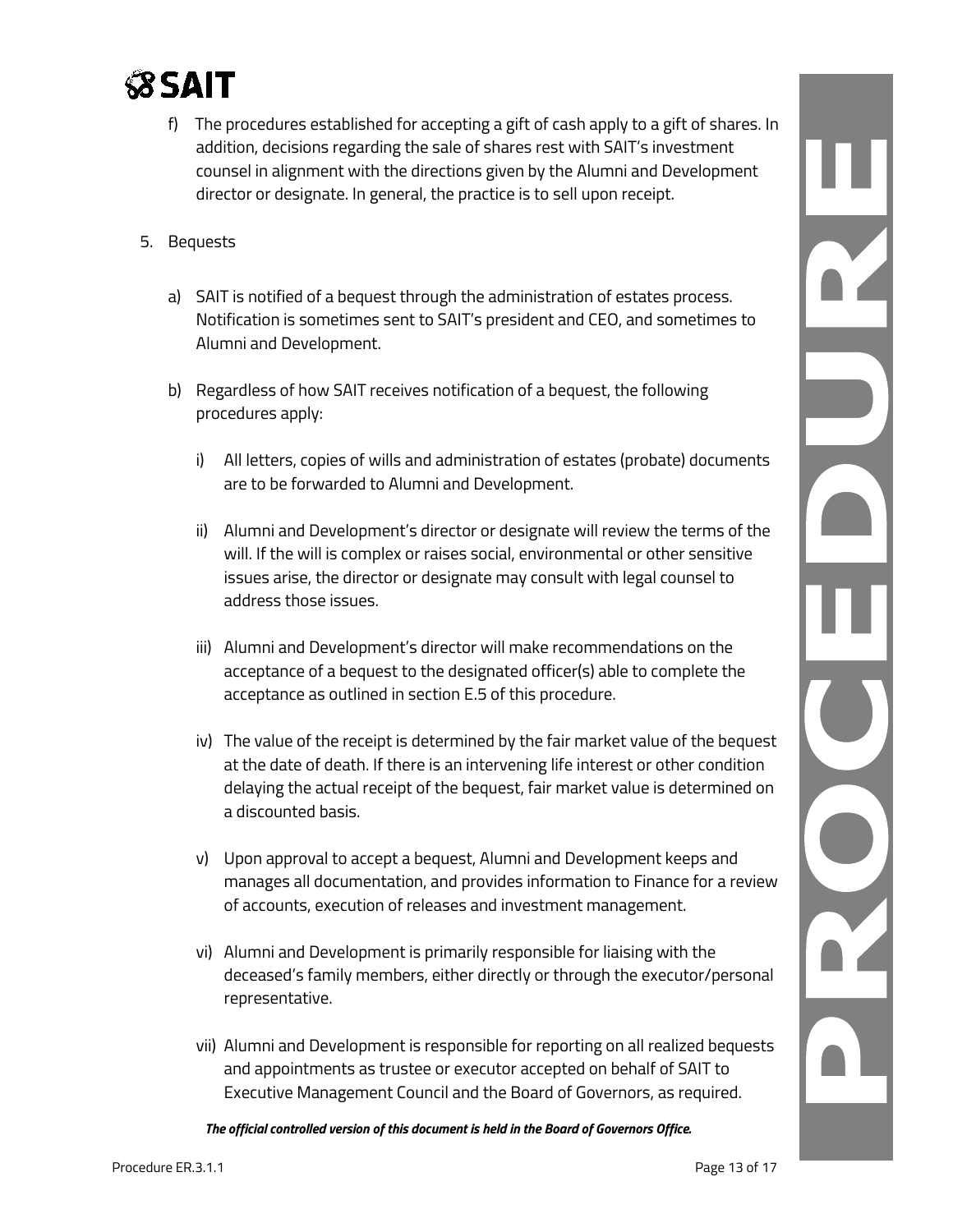

- c) If a will names the "Estate Administrator of SAIT" as the will's executor or trustee, the Board of Governors will designate an Estate Administrator for SAIT.
- 6. Life Insurance
	- a) A donor may donate an insurance policy by designating SAIT as the policy's beneficiary and owner.
	- b) Donation of an existing life insurance policy as beneficiary and owner
		- i) SAIT will issue a charitable tax receipt for the policy's cash surrender value, including accumulated dividends and interest.
		- ii) If the policy is not yet fully paid-up, the donor will receive tax receipts for any additional premium payments made after the policy is assigned. Receipts will only be issued upon written notice of premium payment from the donor's life insurance company. If the premiums are not paid, SAIT reserves the right to choose whether to continue the payments or to surrender the policy for its cash value.
		- iii) Donor recognition will be equal to the tax receipt issued for the policy's cash surrender value, including accumulated dividends and interest.
			- During the donor's lifetime, the donor may be recognized through an Annual Donor Recognition list or on a Donor Wall, at a given level according to the cumulative value of premiums paid and any other gifts that the donor may have made.
			- Upon the donor's death, SAIT receives the value of the policy. The donor will be recognized posthumously at a level equal to the value of the policy at death, less the value of the premium payments made during the donor's lifetime.
	- c) Donation of a new insurance policy as beneficiary and owner
		- i) The donor will be responsible for payment of all premiums on the policy and will receive charitable tax receipts for the full amount of each annual premium. Receipts will only be issued upon written notice of premium payment from the donor's life insurance company. If the premiums are not paid, SAIT reserves the right to choose whether to continue the payments or to surrender the policy for its cash value.
		- ii) Upon the donor's death, SAIT receives the value of the policy.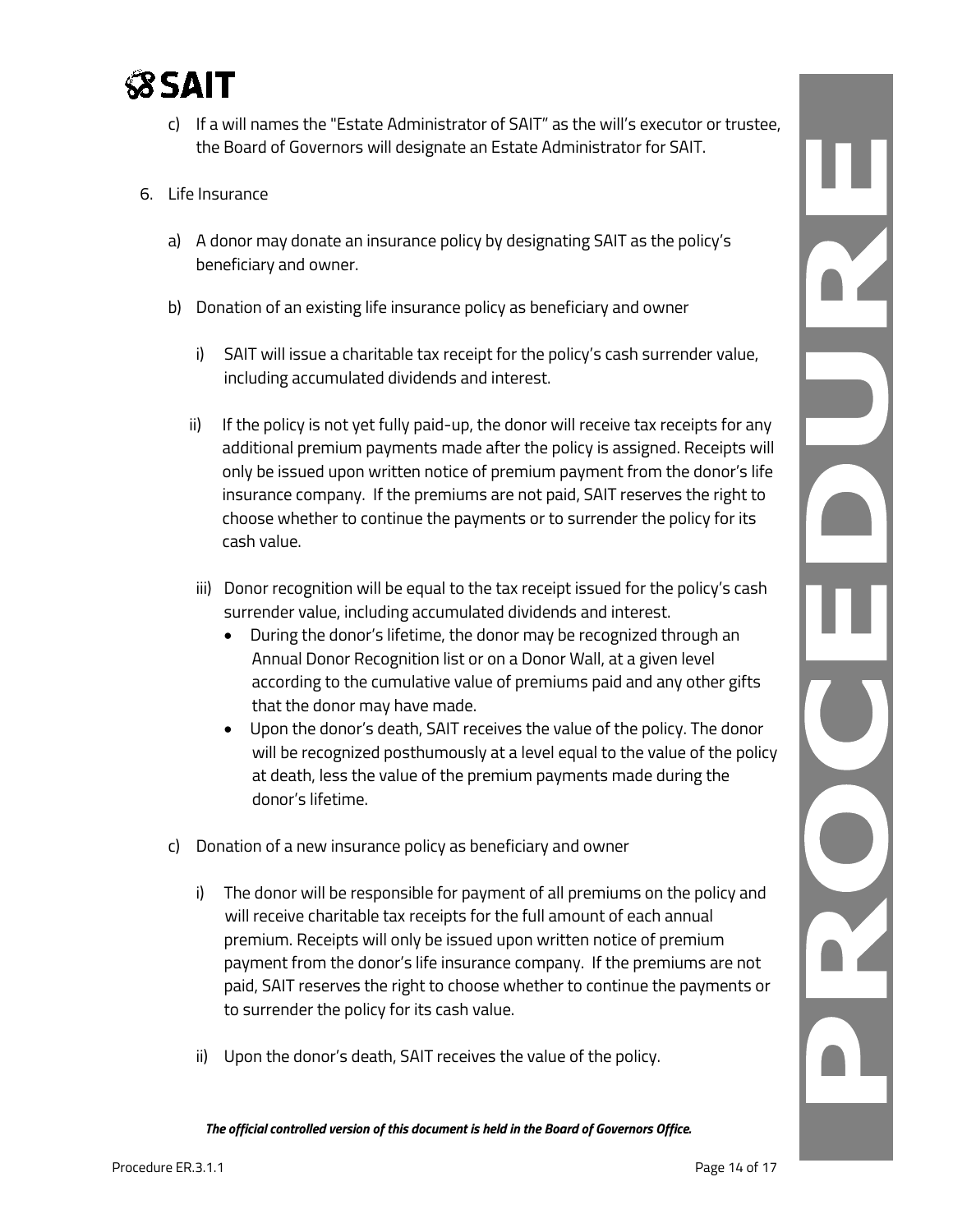

- d) Where SAIT has not received ownership of a policy but has been designated as a beneficiary of all or part of the death benefit at the death of the donor, the donor will be recognized posthumously for the value of the death benefit and recognized at the appropriate category/level. A charitable tax receipt will be issued to the estate for the cash value of the gift.
- e) A Memorandum of Understanding confirming the donor's wishes will be prepared for SAIT and the donor's signatures.
- f) Alumni and Development administers a gift of life insurance and will:
	- i) request a copy of the donor's life insurance policy, confirming SAIT's designation as owner and beneficiary;
	- ii) in the case of uncompleted policies, request annual written notices of premium payment from the donor's life insurance company;
	- iii) when premiums on uncompleted policies remain outstanding, recommend to SAIT's CEO and President or designate whether to pay the premiums or cash in the policy. SAIT reserves the right to make this determination.
	- iv) upon receipt of confirmation of the irrevocable transfer of a life insurance policy to SAIT as owner and beneficiary, or receipt of annual confirmation of the policy's paid-up status, issue a charitable tax receipt for the appropriate value.
- 7. Charitable trusts
	- a) A trust may be established with cash, securities, real estate or other assets. A gift of real estate is governed by section E.3 of this procedure.
	- b) SAIT may accept two types of irrevocable charitable trust arrangements: a remainder trust and a residual trust.
	- c) Both remainder and residual trusts may be eligible for charitable tax receipts based on the present value of the remainder interest. SAIT recommends that donors consult a lawyer or financial advisor before establishing a trust.
	- *The official controlled version of this document is held in the Board of Governors Office.* d) Donor recognition will be equal to receipts issued for present value of remainder interest, or any such other gift to the trust during the lifetime of the donor or trust arrangement. In addition, the name of the donor will be accorded recognition at the appropriate donor category/level based on the full value of the proceeds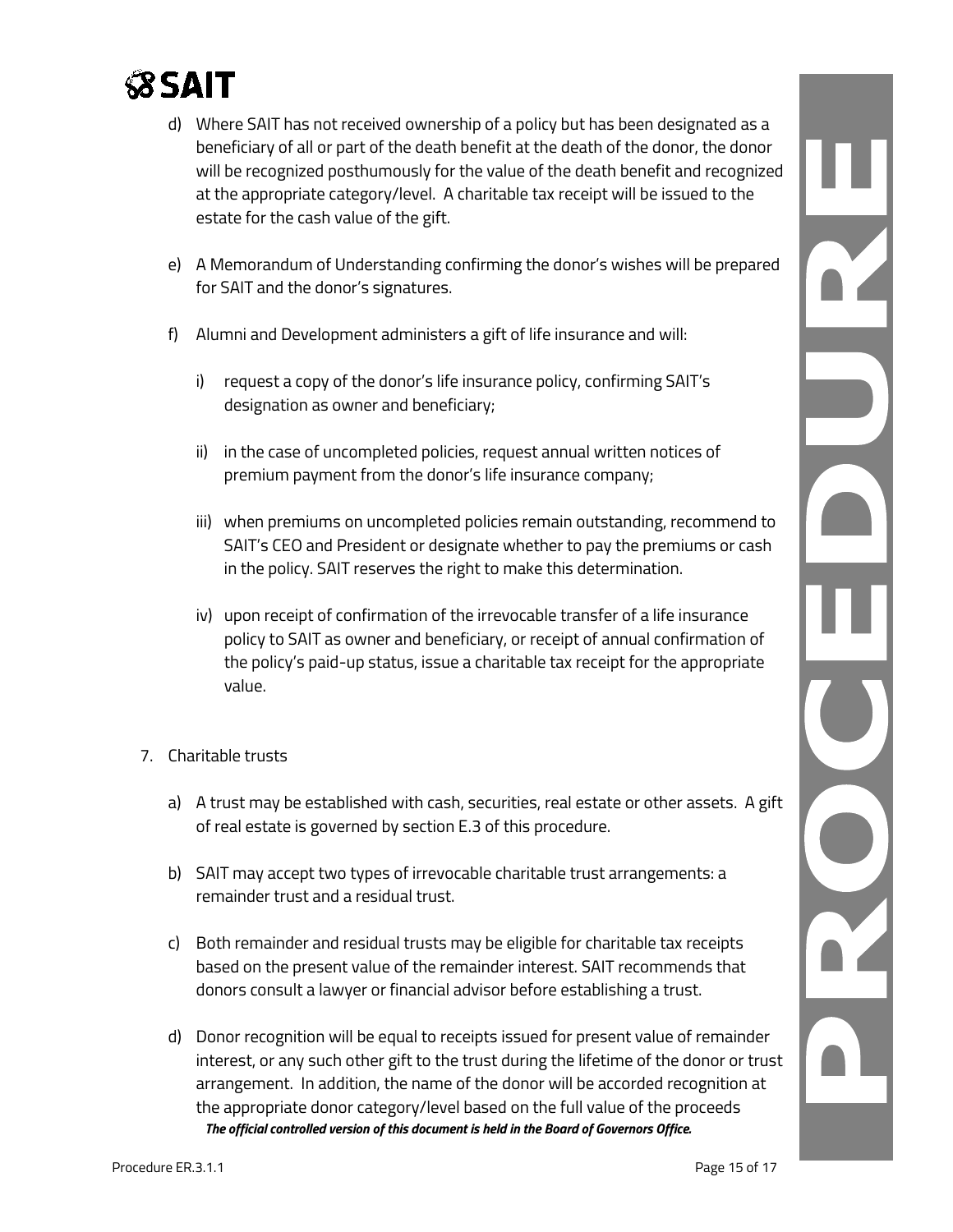

received from the estate, insurance company or trust at the time of the donor's death or termination of the trust arrangement, less the value of the previously receipted gifts resulting from the gift instrument.

- e) Creation of a charitable trust agreement
	- i) SAIT may provide the donor with a sample trust agreement, on request.
	- ii) The agreement will be reviewed by, and remains at the discretion of SAIT's legal counsel;
- f) During the administration of a trust involving SAIT, Alumni and Development's director or designate, in consultation with SAIT's legal counsel, shall represent SAIT in dealings with the donor and the donor's representative;
- g) In the case of a gift of residual interest, the donor shall be responsible for real estate taxes, insurance, utilities and maintenance of the asset after transferring title, unless otherwise agreed by SAIT.
- h) SAIT retains the right to inspect the property from time to time to ensure that its interest is properly safeguarded.
- i) The donor is entitled to a charitable tax receipt for the present value of the gift calculated in current dollars. This valuation is called discounted value and is determined by actuarial calculations provided by the CRA.
- 8. Reinsured charitable gift annuities
	- a) During the administration of a gift annuity involving SAIT, Alumni and Development's director or designate, in consultation with SAIT's legal counsel, shall represent SAIT in dealings with the donor and the donor's representative;
	- b) A life insurance company shall be selected, and the terms of the annuity negotiated with SAIT designates. At the minimum, three quotations from life insurance companies will be sought.

## **POLICY/PROCEDURE REFERENCE**

- ER.3.1 Gift Acceptance policy
- ER.3.1.2 Naming and Renaming of Buildings and Facilities